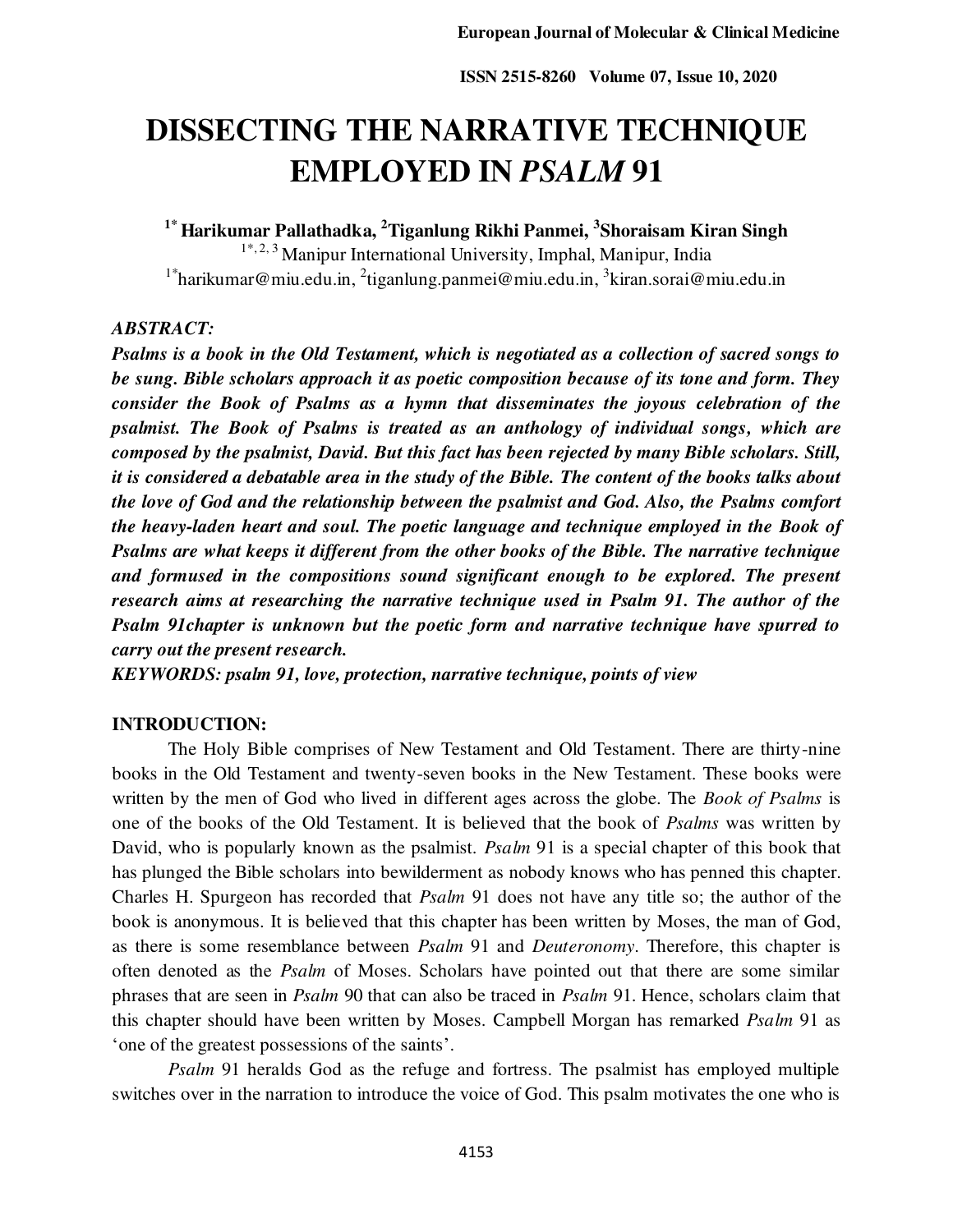in deep mourning and wrestling with the loss of hope. The entire chapter has been divided into sixteen verses to deliver the voice of God and the psalmist. He encourages the readers to get strengthened and not to get desolatedas He is the refuge. The psalmist reiterates God as the refuge of His people. In the course of his narration, the psalmist takes multiple switches to convey the message: 'God is the refugee and fortress'. The unique employment of the narrative technique of the Psalmist has immensely contributed to composing *Psalm* 91. It is believed that the narrative technique employed in *Psalm* 91 has influenced its readers; thus, the present study intends to explore the narrative technique employed by the psalmist.

#### **METHOD AND METHODOLOGY:**

The narrative technique of the psalmist is quite captivating. He has employed stylistic devices and other technical tools in the narration. Generally, the narrative technique is a method adopted by the writer. Every writer has his/her way of narrating the story in an influential way. The narrative technique adopted enhances the presentation of the writer and it is that narrative technique makes the story more interesting to the reader. According to David Mclntyre and Tim Pruzinsky, the narrative techniques can be divided into four: 'point of view,' 'narration,' 'speech,' and 'tense'. They believed that these tools play an essential purpose in narration and evaluating these devices will detect the efficacy of the narration. The present study aims at examining the function of such tools in Psalm 91. Primarily, 'point of view' assists in finding who tells the story, and narration helps in finding who is the narrator speaking to. Speech works to detect how the narrator and the character of a story speak, and 'tense' helps in finding when the event has taken place.

Points of View are usually employed to deliver a story in a way the author intends to deliver. He can adopt different modes to communicate the plot and to exhibit the Character and setting. A single work of art can project a diverse method to deliver the content. Point of view has three categories under: a) the First-person point of view, b) Second-person point of view and c) Third-person point of view. According to M.H. Abrams, the first-person point of view "limits the matter of the narrative to what the first-person narrator knows,experiences,infers or can find out by talking to another character" (233). This mode of narration can be detected by looking at the function of the first-person singular pronoun 'I'. In the second-person point of view, the author employs 'you'and this kind of narration is seen in the traditional fictions. Abrams has enumerated a few writers who have employed such a mode of narration: Michel Buter, a French novelist, the Italian novelist Calvino and Jay McInerney, American novelist. Abrams has articulated that

*This second person may turn out to be a specific fictional character, or the reader of the story, or even the narrator himself as herself or not clearly or consistently the one or the other, and the story may unfolder by shifting between telling the narrator what he or she is now dating, has done in the past, or will or is commanded to do in the future.* (234)

The last mode of narration is the third-person point of view. In this mode of narration, the author employs either 'he' or 'she' and sometimes both 'he' and 'she' tonarrate the story. This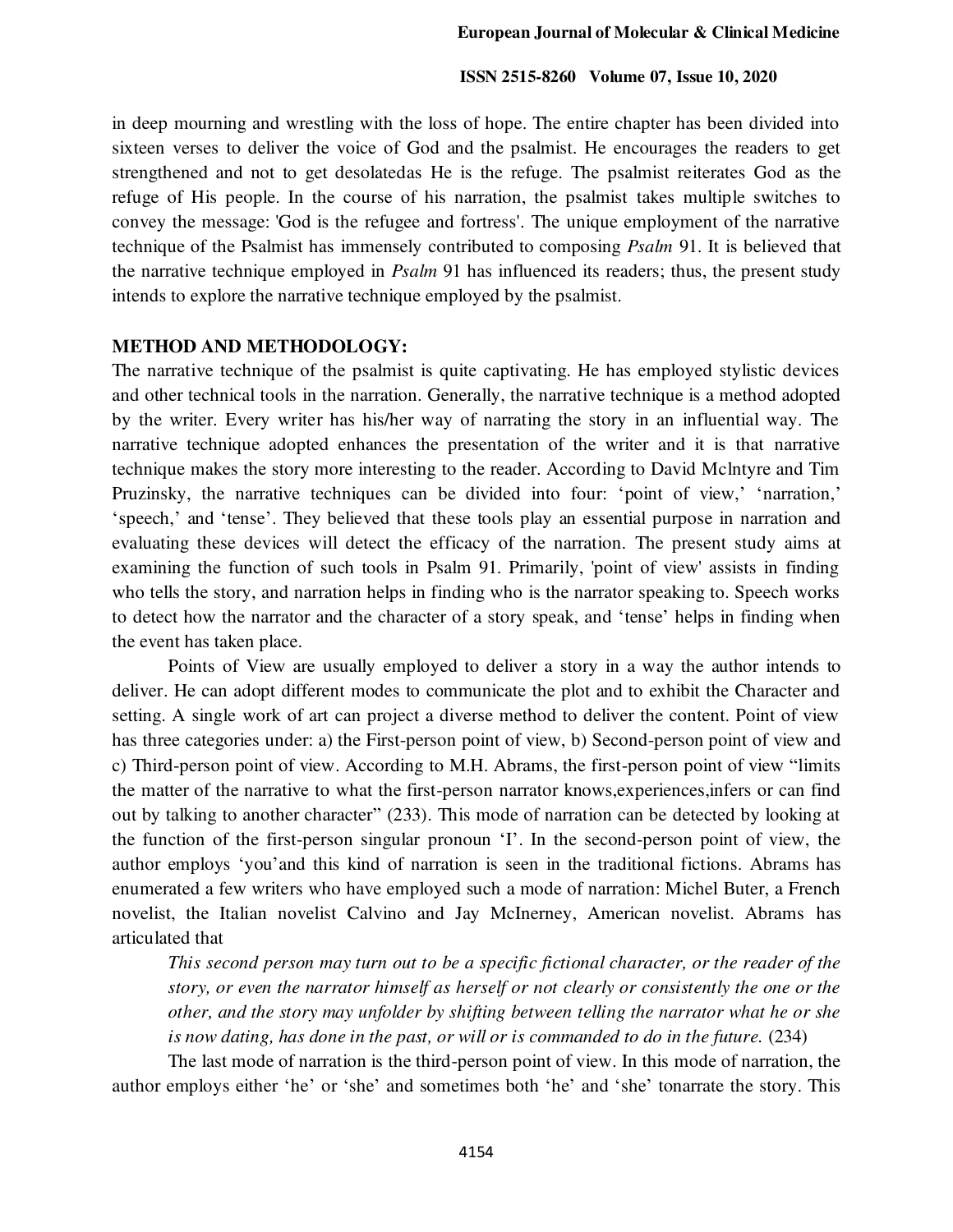narrative point of view is divided into 'omniscient point of view' and'limited point of view'. In the omniscient point of view, the narrator is exhibited as the all-knowledgeable person. The narrator is projected as a character knowing everything about the agents, actions and events. This omniscient point of view is looked at from two angles: the intrusive narrator and the unintrusive narrator. The former takes the role of an authoritative narrator. Apart from narrating, the narrator also "*comments on and evaluates the actions and motives of the character and sometimes expresses personal news about human life in Gener*al" (Abrams 230). The latter type of narrator is seen as an impersonal or objective mode of the narrator.This mode of narration does not express any comment or judgment of the narrator.

The present research engages with the narrative technique that has been employed at the level of turn-taking. Points of view are strongly associated with turn-taking in narration therefore the present study emphasizes the different points of view that have been employed in *Psalm*91. It aims at exploring the function of all the three points of view. The present research uses English Standard Version text for the study.

#### **ANALYSIS:**

*Psalm* 91 begins with the third-person point of view. The verse springs out with 'he': "*He who dwells in the shelter of the Most High will abide in the shadow of the Almighty*." (530). The narrator of this verse is presumed to be God. Here the narrator is projected as the allknowledgeable person. There is no doubt that God is all-knowledgeable who created the universe through his words. The psalmist has positioned the Almighty as the narrator thus emphasizing the crux of the verse. The verse, *Psalm* 91: 1, assures that the person, who takes shelter in God, will live in the shadow of God. The tone of the verse reflects the fact that God himself speaks to His people. There is an evident link that exists between the first verse and the second verse of the chapter. In the first verse, though the psalmist speaks the verse, it sounds like that the Almighty Himself utters it but in the second verse one can transparently find the psalmist articulating the verse. He narrates to disclose his faith in God for which he has employed first-person singular pronoun 'I'. The psalmist says that "I will say to the LORD, "My refuge and my fortress, my God, in whom I trust." (530). In this verse, one finds the function of the first-person point of view dominating the narration. The pronoun 'I' reappears twice in the verse and confirms the tone and technique of narration. The psalmist plays the role of a narrator in this context to convey his faith in God. The tone of the verse communicates that the psalmist is eager to talk to God in order to confess his faith in Him. In this verse, the psalmist confesses his faith in God and registers his willingness to converse with God to reaffirm his faith. From this, it is evident that the psalmist is skillful in employing the narrative technique. Though he switches over from a different point of view, in *Psalm* 91:2 he is able to deliver the essence effectively using the narrative point of view.

The third verse of *Psalm* 91 is composed using the third-person point of view and second-person point of view. The psalmist utters that "*For he will deliver you from the snare of the fowler and the deadly pestilence*." (530). He employs the second-person point narration to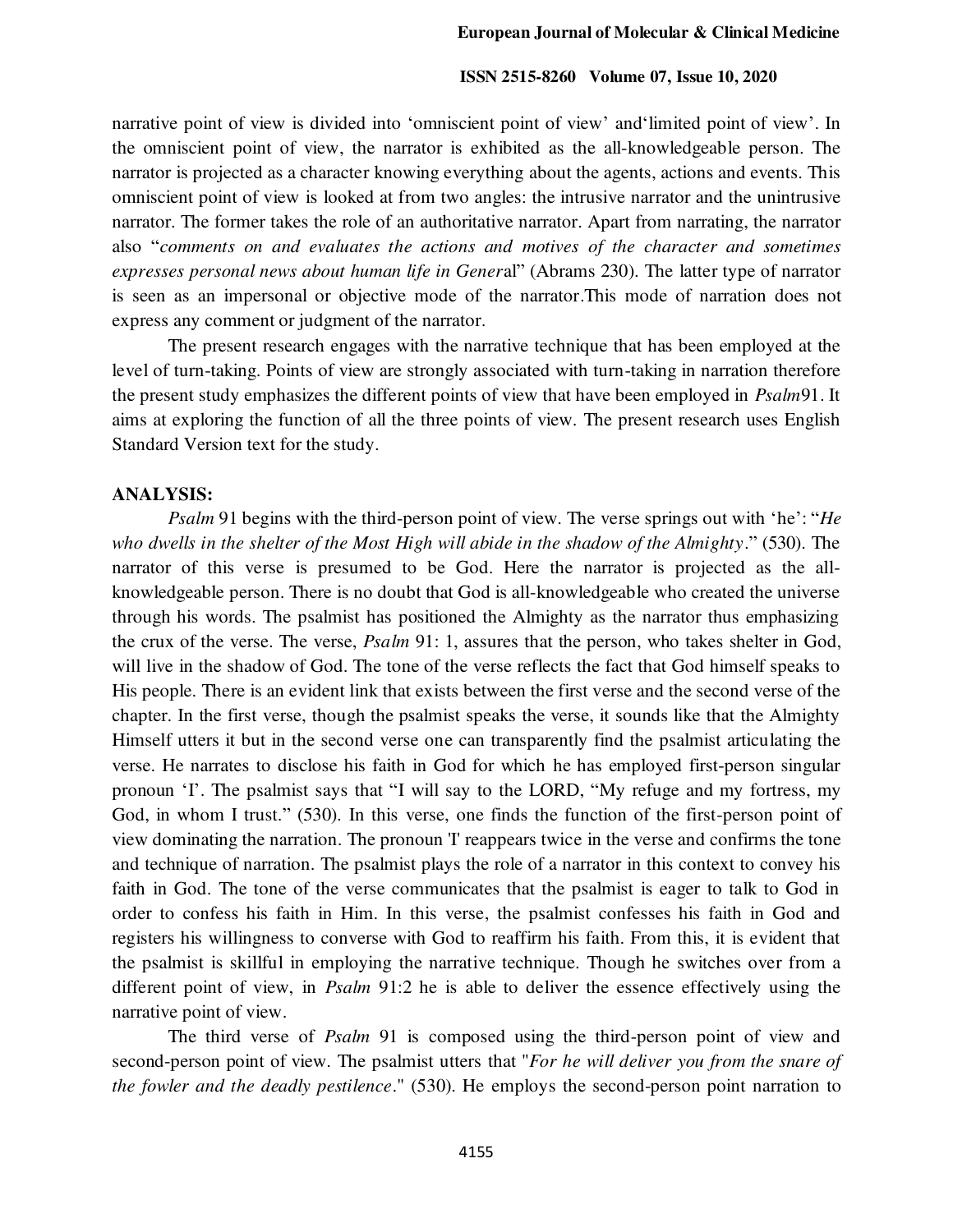indicate the readers and the third-person point of view to denote the Almighty God. The function of 'he' and 'you' takes a dominating position in this verse. The psalmist gives an assurance that 'God will deliver you from the snare'. He mints to strengthen the reader's faith by rendering abundant assurance through his narration. For this purpose, his narrative technique contributes immensely. He gives the assurance that God will keep the readers away from the snare and deadly pestilence. The intermix of the third-person point of view and second-person point of view have worked together to kindle up the narrative effect of the verse.

The third verse of *Psalm* 91 is connected with the fourth verse of the chapter. The psalmist has used the same technique to continue his narration. The psalmist says that "*He will cover you with his pinions, and under his wings you will find refuge; his faithfulness is a shield and buckler*." (530). It is obvious from the verse that the verse has both the second-person point narration and the third-person point of view. The psalmist has employed 'he' and 'you' to indicate the omniscient God and the readers of the text. He has offered 'he' to the omniscient God and has used 'you' to signify the people. He records that God is aware of everything and He has control over every happening. The psalmist portrays the Almighty as the protector of the universe and the strong shield of his people. This verse reassures the safety of the readers and the function of God. Besides, it exhibits the characteristics of God and projects God as the protector.

Like the previous verse, the fifth verse deals with the quality of God and sheds light on the function of God. The psalmist utters that "*You will not fear the terror of the night, nor the arrow that flies by day*," (530). Though this verse discloses the function of the second-person point of narration as the employed narrative technique, many scholars have argued that this verse has the tone of omniscient narration. It sounds that God himself articulates these words in order to assure His people about his protection upon them. God is Almighty and omnipotent who wishes to converse with his people and guide them in a way that pleases him. Therefore, He guides and leads the people who listen to His words. This is apparent throughout the Bible. For instance, Moses was a God-chosen person with whom God was conversing and guiding him in each step and move of his life. Moses was given a huge responsibility of leading the Israelites. He was a single leader who had to lead a massive crowd. Bible says that God was with him and leading him in every step that he took. Psalm 91:5 reconfirm this quality of God protecting and leading his people safe. This verse gives a strong assurance that God safeguards his people from all terrors. His people are away from terrors and evils because He plays the role of a shield. The narrative technique that the psalmist has employed in this verse has assisted him to project God as the omniscient and omnipotent God.

From verses 6 to 10, it is evident that the protection of the God-fearing ones has been extended. The peculiarity of these verses is that there is no change in the narrative pattern. The psalmist has adhered to the same narrative pattern and technique which he has employed to verse 4 and 5 of *Psalm* 91. He articulates that "*nor the pestilence that stalks in darkness, nor the destruction that wastes at noonday*." (530). This verse does not disclose the narrative technique explicitly instead it implicitly reveals the narrative technique employed. To detect the narrative pattern, one must connect it with the previous verse. Scholars look at this verse as the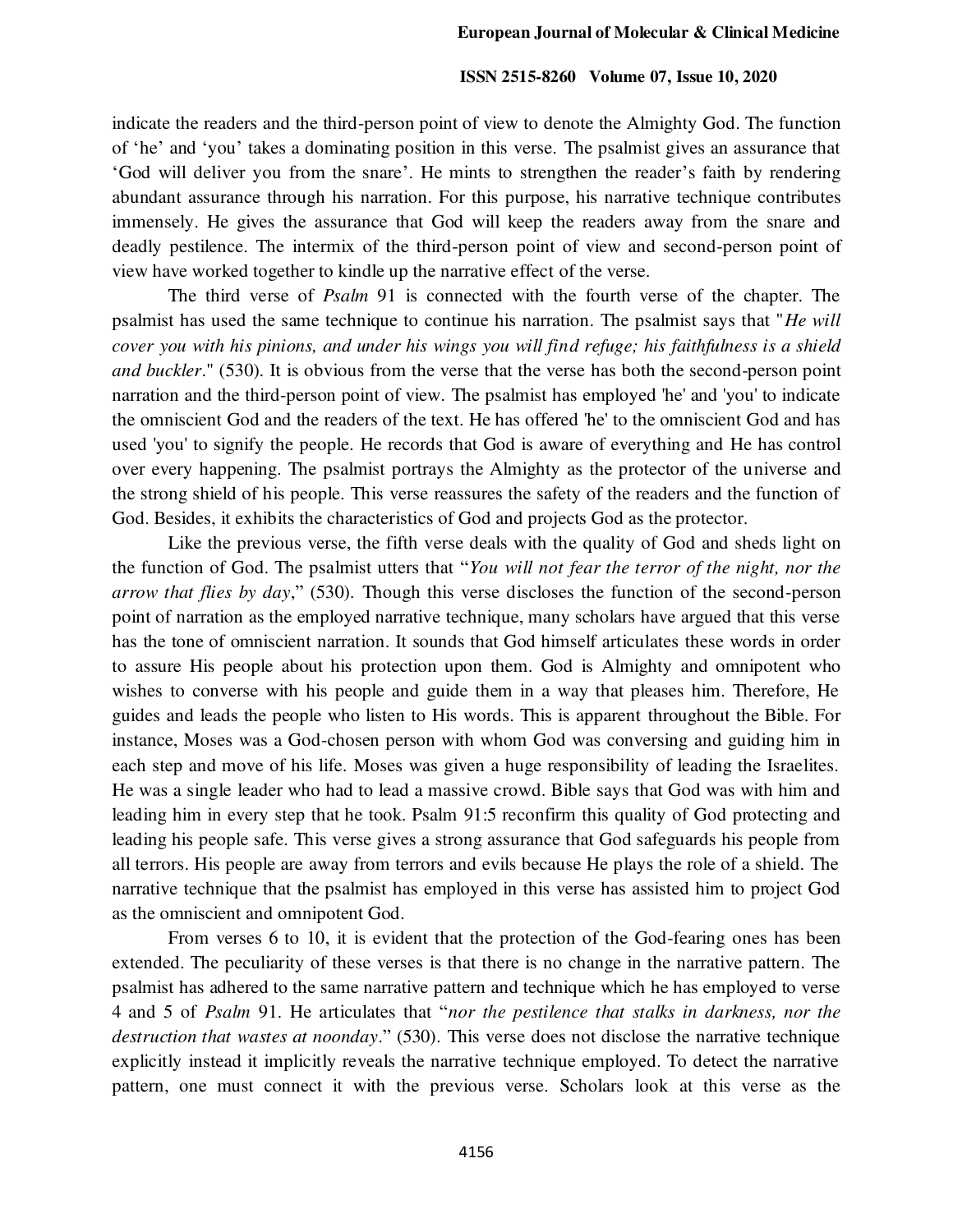interconnected verse of the previous verse in terms of form and context. The context and the point of view of narration are the same as in the previous verse. The psalmist continues to reassure the protection of God on his people and adds that no matter how critical the destruction is, God is the hope and protection.

The psalmist extends the act of cultivating faith in the readers about God. To achieve this purpose, the psalmist proceeded employing the same narrative pattern within the context of instilling faith in the readers. *Psalm* 91:7 tells that "*A thousand may fall at your side, ten thousand at your right hand, but it will not come near you*." (530). This verse points at the presence of the second-person point of narration. Here, God takes the role of the narrator and the readers take the role of the listeners. It sounds like that God is assuring his people that no disaster will harm you. The psalmist continues narrating in the same pattern and technique to foster faith and to prove how loyal and faithful the Almighty is. One can interpret this as the understanding of the psalmist about God. There is a high chance to argue that the psalmist has tasted the love of God personally therefore he is able to encourage the readers to have trust in God. To bring an effective change in the readers, the psalmist has employed quite many assuring words and phrases.

The next word of *Psalm* 91 is different in its tone, but the context and the narrative pattern remain the same. The psalmist says that "*You will only look with your eyes and see the recompense of the wicked*." (530). It is unambiguous from the verse that the psalmist has employed the second-person point of narration and omniscient narrative pattern. The appearance of the word 'you' denotes the function of second-person point of view, but there is no explicit proof to argue in favor of the omniscient narrative. This can be figured out only by looking at the context and the essence of the verse. The clause: *'look with your eyes and see the recompense of the wicked'* indicates the function of omniscient narration. The verse assures the blessing of God to his loved ones. By the way, God loves everyone and treats everyone as His chosen one through the Calvary. It promises the shelter of His loved ones by asserting that no evil shall harm them in any way. It assures that the enemy shall be brought to the ground to lift His loved ones. This verse profoundly talks about the recompense of the enemy thereby nurturing faith in the readers. The second-person point of narration has assisted the narration of the psalmist greatly. Above all, the omniscient narrative pattern has enhanced and enriched the narrative technique of the verse.

The psalmist goes on with the same tone, context and narrative pattern to articulate verse 9 of *Psalm* 91. It says that "*Because you have made the LORD your dwelling place- the Most High, who is my refugee*" (530). It is evident in this verse that both the first-person and secondperson points of view reoccur. For instance, the presence 'you' points out the function of secondperson point of view and 'my' shows the function of first-person point of view. It connects the reader, God and the narrator. The first phrase *'because you have made the LORD your dwelling place'* discloses the function of second-person point of narration and the second phrase *'who is my refugee*' emphasizes the function of first-person point of view technique. In this verse, it is evident that the narrator has employed both points of view to project the sovereignty and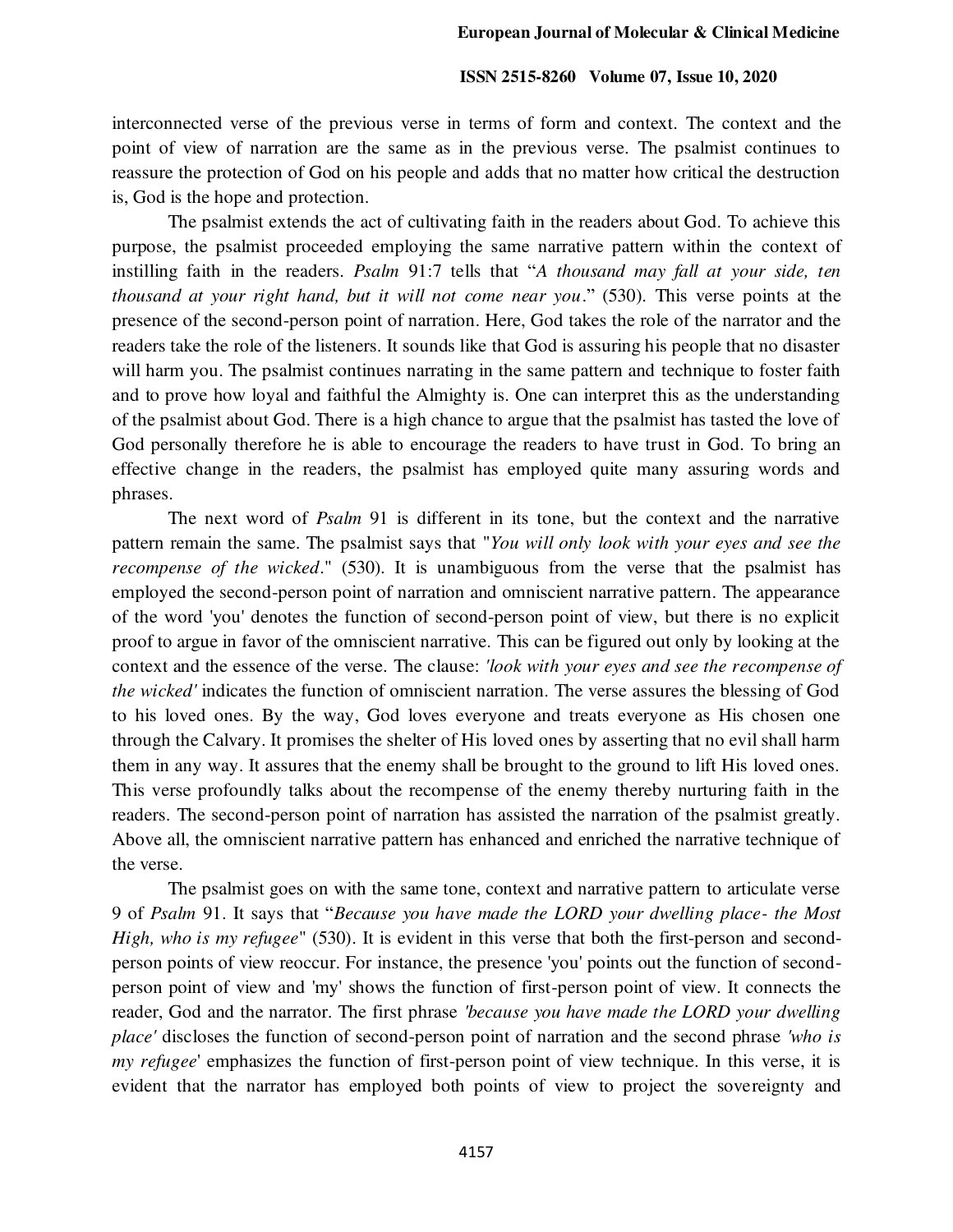supremacysupremacy of the Almighty God. The psalmist treats God as his Most High therefore he takes refuge in him. He passionately believes that taking refuge under the supremacy of God ensures safety and protection.

Like the previous verse, *Psalm* 91:10 also reassures the protection that God renders to his people. The psalmist narrates that "*no evil shall be allowed to befall you, no plague come near your tent*." (530). This verse guarantees the well-being and security of God's people. It has the tone of omniscient narration and brings perplexity to the narrative tone. Readers fail to figure out the technique exactly as it has multiple narrative patterns and tones. The word 'you' validates the function of second-person point of narration, but overall, the context of the verse points out that the verse also has the omniscient narrative pattern. The verse underscores the truth that God will safeguard and shield his people from evil and no plague shall even approach the house of His people. It is because that God's power brings impact only on the people who accept His supremacy. When a person denies and rejects to come under the supremacy of God, he gets into the supremacy of evil which certainly troubles and makes life miserable. The narrator desires to bring people under the supremacy of God so that they do not suffer and struggle. For this, he gives assurance and employs different narrative techniques to embellish the context with the idea of faith. The narrative technique employed in this verse has assisted the narrator to convey the essence of God.

Once again from verses 11 to 13 of *Psalm* 91, the readers can find the same tone and climate prevailing. These verses communicate about having faith in God and exhibit the sort of security one gets when one is under the supremacy of God. The psalmist declares that "*For he will command his angels concerning you to guard you in all your ways*." (530). The appearance of the word 'he' indicates the function of third-person point of view and the presence of 'you' underscores the function of second-person point of view. In this verse, the narrator plays the role of an outsider to position the Almighty and the readers. He uses 'you' to denote the readers of the text and 'he' to signify the Almighty God. The narrator announces that God will instruct the angels to guard his people. Repeatedly, the protection of his people is ensured. To ensure the security of the readers, the psalmist has employed influential and attractive techniques.

The safety of his people is ensured repeatedly, and it can be proved with verse 12 of *Psalm* 91. The psalmist says that "*On their hands they will bear you up, lest you strike your foot against a stone*." (530). This verse sheds light on the function of second-person point of view and the word 'you' validates it. The narrator says that God will protect his people from all evil and when they go out the angel of God will go with him to safeguard them. Through this verse, the psalmist discloses the wish and desire of God. Even a small stone shall not harm the people of God that is what the plan and wish of God. The psalmist is profusely influenced by the love of God therefore he writes these verses out of interest and driving force. He has been conscious in transferring the tone and narrative technique of the verse to the readers. The love that he has tasted cannot be tasted by anybody but the almighty safeguards and protects every child that believes God. So primarily, the psalmist is instilling faith in the readers through his narrative technique and choice of words.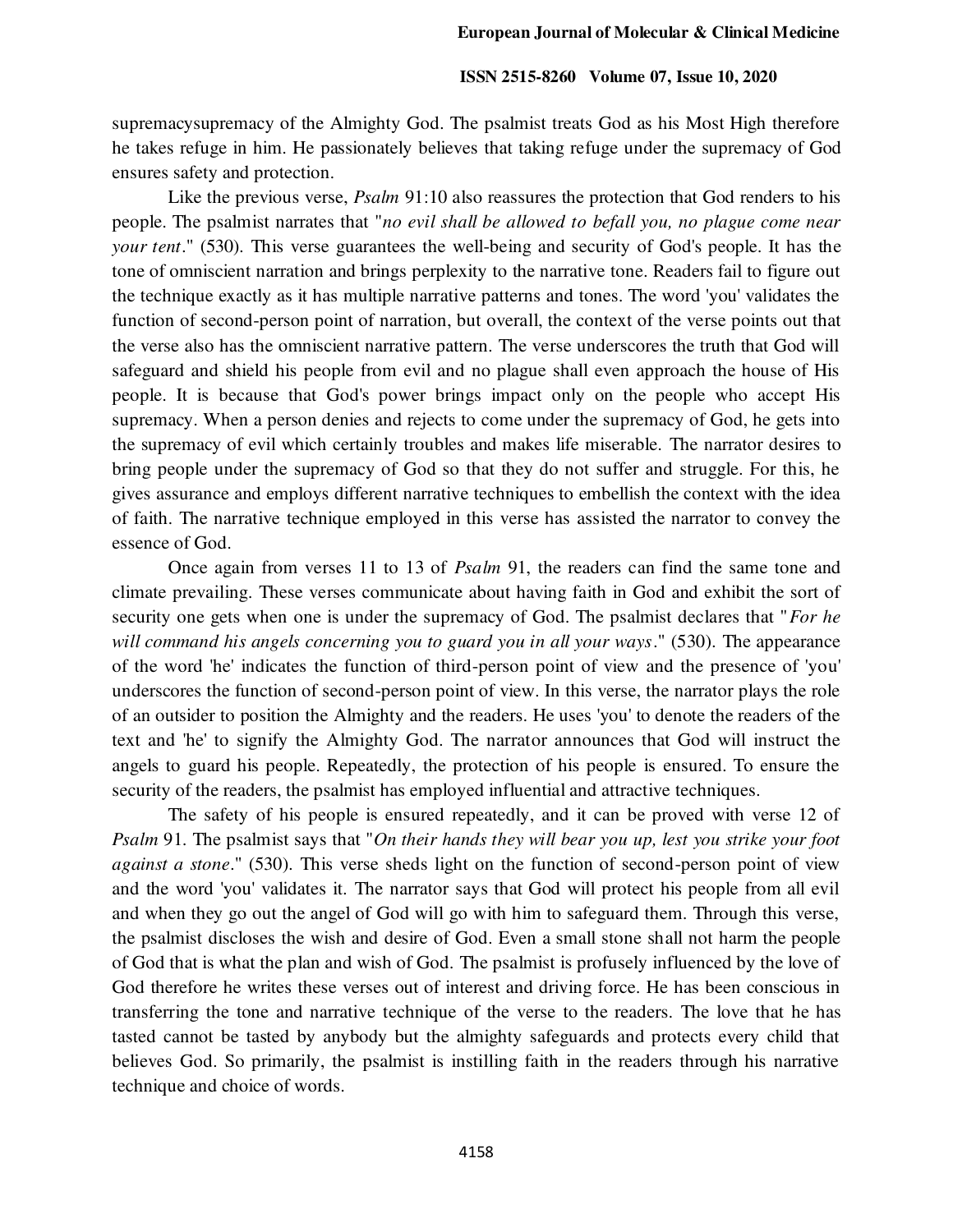The psalmist extends his belief in God by confessing it through verses. He adds that "*You will tread on the lion and the adder; the young lion and the serpent you will trample underfoot*." (530). The psalmist has been careful enough to employ the second-person point of view in the process of narration. The reappearance of the word 'you' denotes that *Psalm* 91: 13 takes the function of second-person point of view. This verse reassures the protection that God has rendered to his people at the time of crisis. The psalmist has dexterously employed the secondperson narrative technique to deliver the majesty of God. He assures that nothing can harm the people of God because they have the potential to walk over the lion and serpent. The narration of the verse has enhanced the tone and pattern of the verse.

*Psalm* 91: 14 discloses the function of the narrative technique and sheds light on the majesty of God. The psalmist says that "*Because he holds fast to me in love, I will deliver him; I will protect him, because he knows my name*." (530). This verse points at the presence of 'I' and 'he' and reaffirms the function first-person point of view and third-person point of view. It highlights the conditions and response. The condition present in the verse is "*Because he holds fast to me in love*" (530), which states that when a reader understands God and obeys all the commandants, he shall be blessed. The condition mentioned is *'holding to the love of God'* and the response is *'God delivering and protecting'* the one who holds faith in God. The psalmist narrates the condition and response using the narrative technique called points of view. He has employed the third-person point of view to indicate the reader and first-person point of view to signify God. The notable aspect of this verse is that it sounds as if it was narrated by an outsider. The psalmist takes the position of an outsider to connect the reader and God.

Verses 15 and 16 of *Psalm* 91 have been composed in the same tone of utterance and a similar technique of narration has been adopted in communicating the essence. The psalmist writes that "*When he calls to me, I will answer him; I will be with him in trouble*." (530). It is transparent from the verse that the psalmist has employed first-person point of view in addition to the third-person point of view. The tone of the verse reflects the omniscient narration and confirms that this verse is spoken by God himself to the psalmist. It validates the omnipotent tone of narration with the phrase 'when he calls to me' and *'I will answer him'*. In these two phrases though the point of view is different the tone remains the same. The phrase: *'I will be with him in trouble*' signifies the same omnipotent tone of narration. These phases function as the words of God and cultivate the faith of the readers. The psalmist through his narrative technique tries to instill faith and assure the protection of God in addition to disclosing the love of God.

The last verse of *Psalm* 91 is also been composed with the same omniscient narration. The psalmist utters that "*With long life I will satisfy him and show him my salvation*." (531). It is evident from the verse that the psalmist has employed the first-person point of view and thirdperson point of view. The phrase: *'with long life I will satisfy"* carries the first-person point of view, which has enhanced the omniscient narrative technique. Likewise, 'show him my salvation' points out the omniscient narrative tone and the function of first-person point of view of narration. The psalmist offers the narrative position to God to elevate the tone of narration. He has rendered an omnipotent tone to cultivate the faith of the readers. This final verse has the tone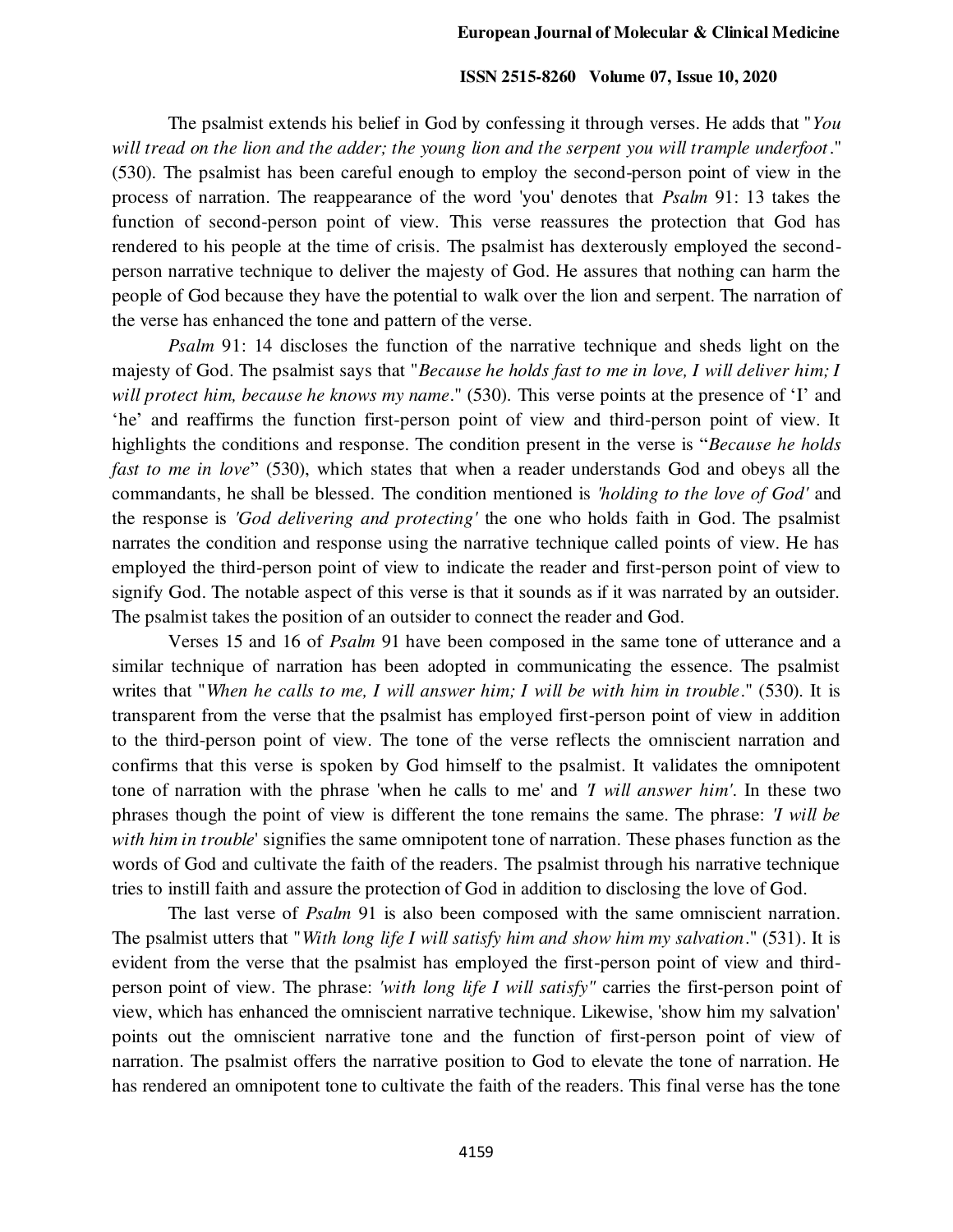of benediction which is pronounced by God himself upon the people who hold on to him in faith. In order to expose the blessings of God, the psalmist has employed both the narrative points of view.

## **CONCLUSION:**

*Psalm* 91 has been composed wonderfully with a high narrative technique. The different points of view what the psalmist has employed has immensely contributed to the structure and content of the psalm. Though the psalmist has switched over from the narrative pattern multiple times, he was able to deliver the tone and content in the exact manner it had to be delivered. He has practiced the first-person point of view of narration and third-person point of view of narration extensively in the *Psalm*. This technique has aided the psalmist to generate a kinship between God and his people or the readers of the text. The psalmist has sought to bring God and the believers into contact through his narrative technique. It is observed that the narrative technique that the psalmist has adopted has elevated the position of the omniscient God and exposes the love of God for His people. Though the present study has concentrated only on the points of view of narration, it has achieved discovering the patterns of narration and the essence associated with it. It can be summed up that the points of view have hugely contributed to delivering the essence of the verse with an omniscient and omnipotent tone.

## **WORKS CITED:**

- 1. Abrams M H. *A Glossary of Literary Terms*.Prism, 1999.
- 2. Ackroyd, P. R. and C. F. Evans, editors. *The Cambridge History of the Bible: From Beginnings to Jerome*. Vol. 1. Cambridge U P, 1970.
- 3. Alastair, A. H. B. *Gnostic Truth and Christian Heresy: A Study in the History of Gnosticism*. Peabody, MA: Hendrickson Publishers, 1996.
- 4. Al-Ameedi, Riyadh Tariq Kadhim. "A Stylistic Analysis of Divine-Prophetic Discourse in Biblical and Quranic Texts." *Education and Linguistics Research***,** Vol. 4, No. 2, 2018, pp. 11-24.
- 5. Bompiani, Brian. "Style Switching in the Speech of Transjordanians." *Hebrew Studies*, Vol. 57, 2016, pp. 51-71.
- 6. Campenhausen, Hans von. *The Formation of the Christian Bible.* Trans. J. A. Baker. Philadelphia, PA: Fortress, 1972.
- 7. *English Standard Version Bible*. The Compact Edition, Bible Society of India, Good News Publishers, 2007.
- *8.* Elliott, R. *Bible Translation in the Origin of the Bible*. Westwood: Revell Evans, C.A. *Exploring the Origins of the Bible: Canon Formation in Historical, Literary, and Theological Perspective.* Baker Publishing Group, 2008.
- 9. Geisler, Normal L. *From God to Us*. Moody, 1974.
- 10. Harris A, editor. *A Handbook of Rhetorical Devices*. Virtualsalt, 2013.